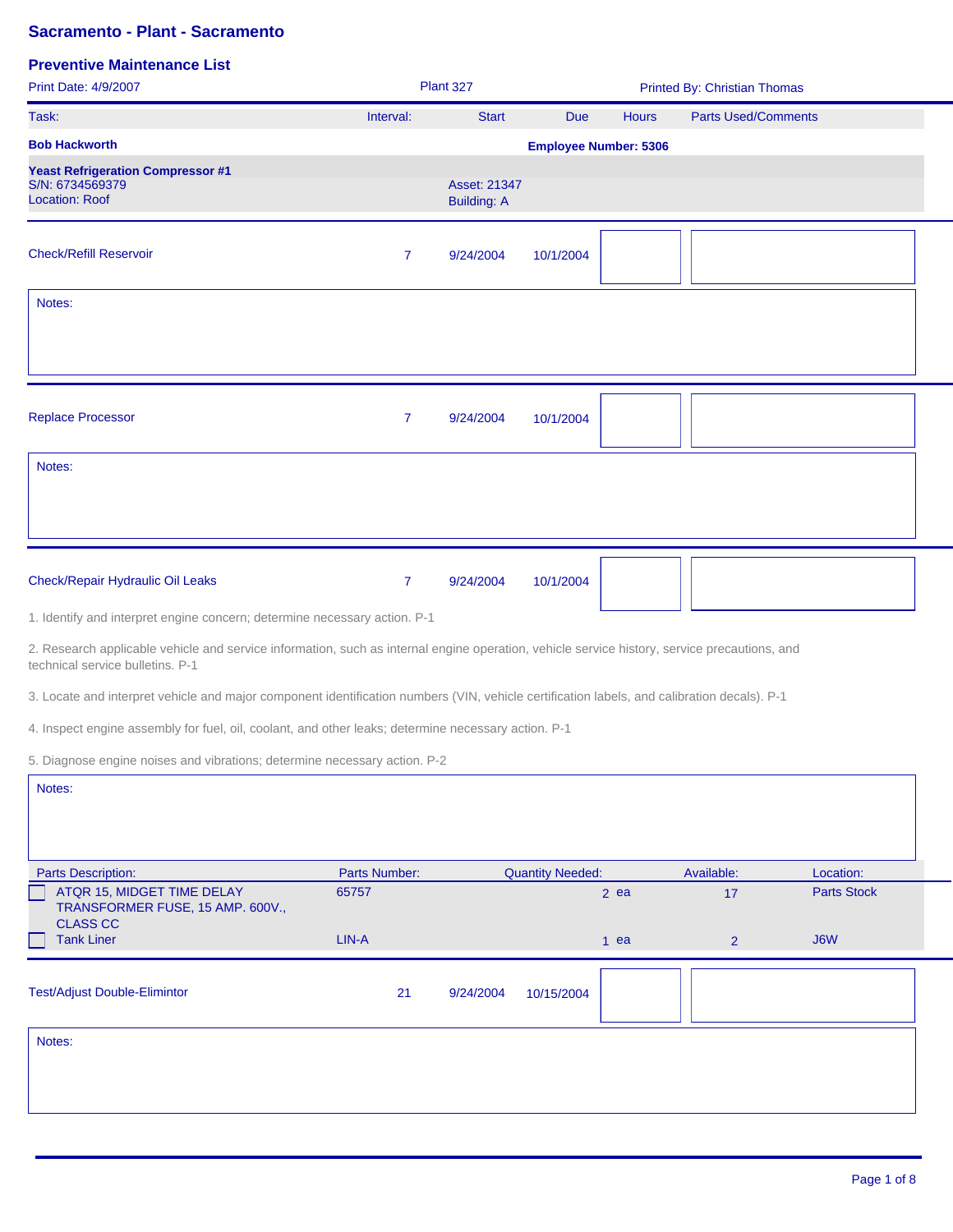| Print Date: 4/9/2007          |                | Plant 327    |                         | <b>Printed By: Christian Thomas</b> |                            |  |  |
|-------------------------------|----------------|--------------|-------------------------|-------------------------------------|----------------------------|--|--|
| Task:                         | Interval:      | <b>Start</b> | Due                     | Hours                               | <b>Parts Used/Comments</b> |  |  |
| Clean/Replace Filter(s)       | 30             | 9/24/2004    | 10/24/2004              |                                     |                            |  |  |
| 1234567                       |                |              |                         |                                     |                            |  |  |
| Notes:                        |                |              |                         |                                     |                            |  |  |
| Lubricate and Clean Pump(s)   | 30             | 9/24/2004    | 10/24/2004              |                                     |                            |  |  |
| testing 123456                |                |              |                         |                                     |                            |  |  |
| Notes:                        |                |              |                         |                                     |                            |  |  |
| <b>Check and Oil Chains</b>   | 45             | 9/24/2004    | 11/8/2004               |                                     |                            |  |  |
| Notes:                        |                |              |                         |                                     |                            |  |  |
| <b>Check and Oil Chains</b>   | $\overline{7}$ | 3/30/2005    | 4/6/2005                |                                     |                            |  |  |
| Check chain for wear.         |                |              |                         |                                     |                            |  |  |
| Notes:                        |                |              |                         |                                     |                            |  |  |
| Parts Description:            | Parts Number:  |              | <b>Quantity Needed:</b> |                                     | Available:<br>Location:    |  |  |
| <b>Bearing</b>                | 7201           |              |                         | 6 ea                                | H8H<br>16                  |  |  |
| Adjust Rounder Bars as Needed | 300            | 9/24/2004    | 7/21/2005               |                                     |                            |  |  |
| Notes:                        |                |              |                         |                                     |                            |  |  |
| <b>Calibrate Gauges</b>       | 300            | 9/24/2004    | 7/21/2005               |                                     |                            |  |  |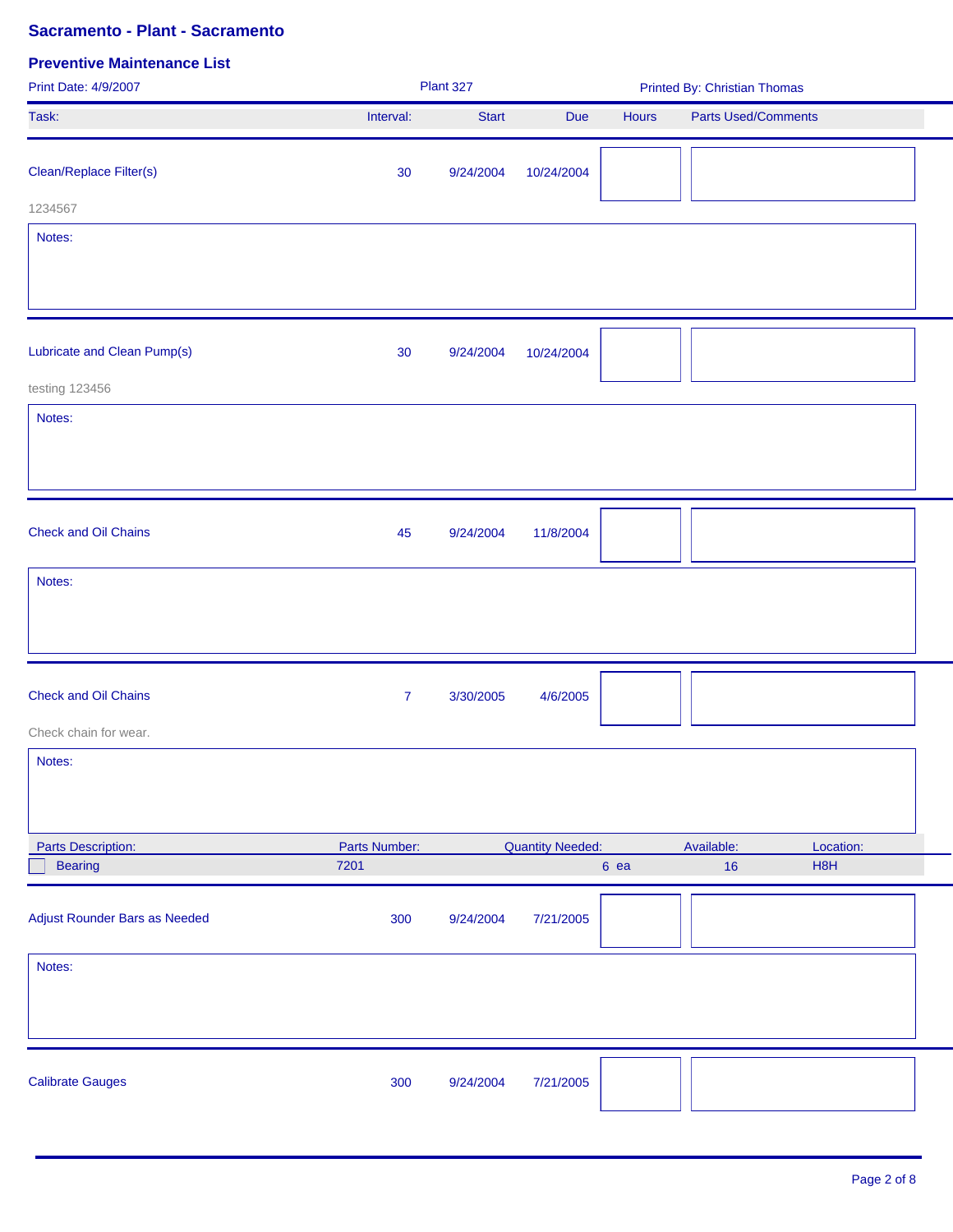| Print Date: 4/9/2007                                                                                                                                                                                                                                                                                                                                                                                                                                                                                                                                                                                                               |                | Plant 327    |            | Printed By: Christian Thomas |                            |  |  |
|------------------------------------------------------------------------------------------------------------------------------------------------------------------------------------------------------------------------------------------------------------------------------------------------------------------------------------------------------------------------------------------------------------------------------------------------------------------------------------------------------------------------------------------------------------------------------------------------------------------------------------|----------------|--------------|------------|------------------------------|----------------------------|--|--|
| Task:                                                                                                                                                                                                                                                                                                                                                                                                                                                                                                                                                                                                                              | Interval:      | <b>Start</b> | <b>Due</b> | <b>Hours</b>                 | <b>Parts Used/Comments</b> |  |  |
| Notes:                                                                                                                                                                                                                                                                                                                                                                                                                                                                                                                                                                                                                             |                |              |            |                              |                            |  |  |
| <b>Check For Refrigerant Leaks</b>                                                                                                                                                                                                                                                                                                                                                                                                                                                                                                                                                                                                 | 30             | 11/30/2005   | 12/30/2005 |                              |                            |  |  |
| Safety first, when working on any electrical equipment. All power must be turned<br>off prior to any work being performed.<br>Reset night light timers.<br>Emergency generator should be tested weekly. Perform P.M. as necessary, i.e., check<br>oil and water levels, batteries, etc.<br>Exit lights - replace glass and bulbs as needed.<br>Light alarms - test weekly and perform P.M. as necessary. Change batteries, check<br>bulbs, etc.<br>Fuses - screw, plug, cartridge type: replace as needed.<br>Replace receptacles and switches (110 V only), doorbells, switch, outlet covers and<br>plates as required.<br>Notes: |                |              |            |                              |                            |  |  |
| <b>Check/repair Back Tension Slide</b>                                                                                                                                                                                                                                                                                                                                                                                                                                                                                                                                                                                             | 3              | 1/24/2006    | 1/27/2006  |                              |                            |  |  |
| Notes:                                                                                                                                                                                                                                                                                                                                                                                                                                                                                                                                                                                                                             |                |              |            |                              |                            |  |  |
| <b>Check Drive Chain Alignment</b>                                                                                                                                                                                                                                                                                                                                                                                                                                                                                                                                                                                                 | 7 <sup>1</sup> | 1/24/2006    | 1/31/2006  |                              |                            |  |  |
| Notes:                                                                                                                                                                                                                                                                                                                                                                                                                                                                                                                                                                                                                             |                |              |            |                              |                            |  |  |
| <b>Check/Secure Chain Gaurds</b>                                                                                                                                                                                                                                                                                                                                                                                                                                                                                                                                                                                                   | $\mathbf{7}$   | 1/24/2006    | 1/31/2006  |                              |                            |  |  |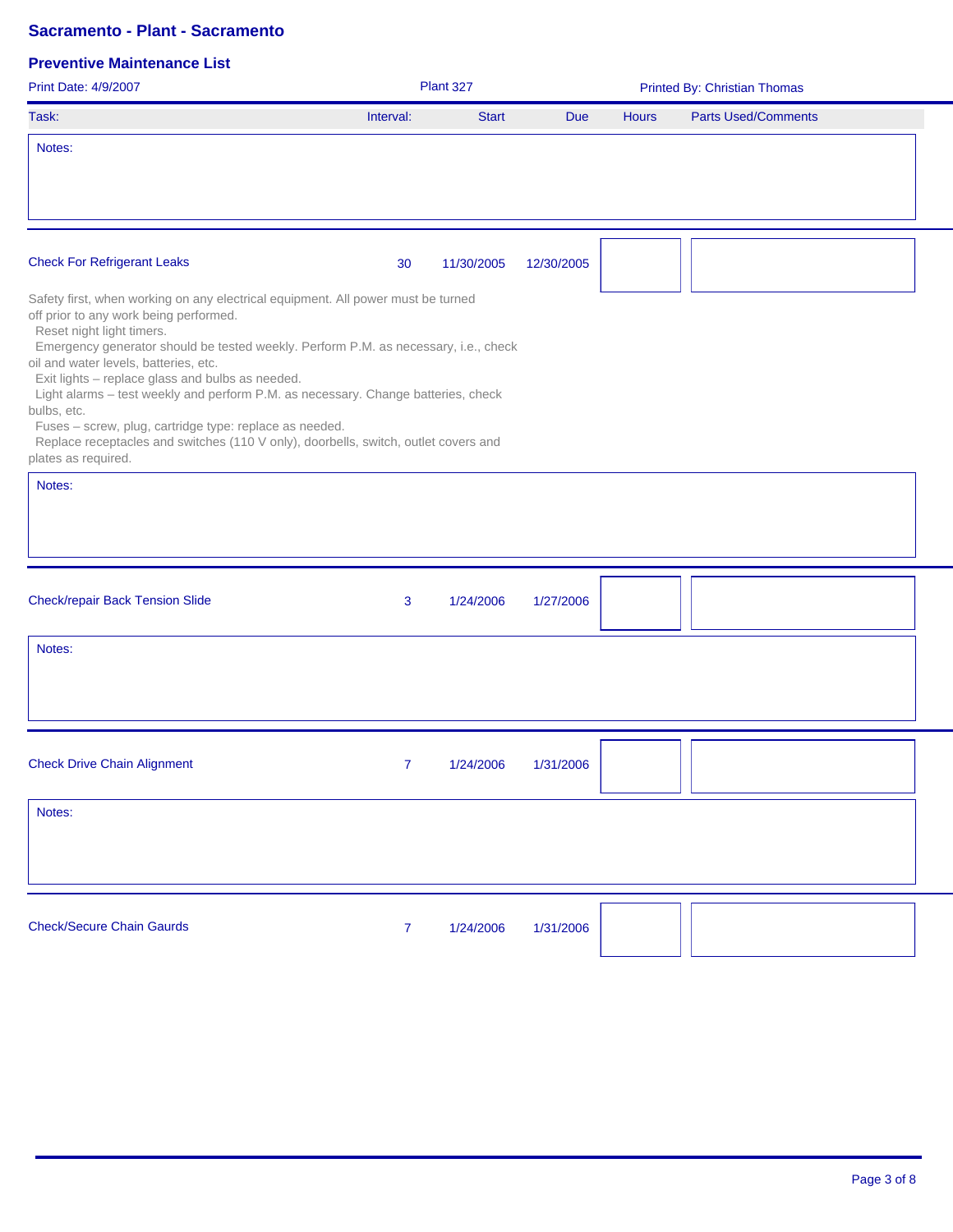| <b>Print Date: 4/9/2007</b>                                                                                                                                                                                                                                                                                                                                                                                                                                                                                                                                                                                                                                                                                                                                                                                                                                                                                                                                                                                                                                                                                                                                                                                                                                                                                                                                                                                                                                                                                                                                                                                                                                                                                                                                                                                                                                                                                                                                                                   |                | Plant 327    |            | Printed By: Christian Thomas |                            |  |  |
|-----------------------------------------------------------------------------------------------------------------------------------------------------------------------------------------------------------------------------------------------------------------------------------------------------------------------------------------------------------------------------------------------------------------------------------------------------------------------------------------------------------------------------------------------------------------------------------------------------------------------------------------------------------------------------------------------------------------------------------------------------------------------------------------------------------------------------------------------------------------------------------------------------------------------------------------------------------------------------------------------------------------------------------------------------------------------------------------------------------------------------------------------------------------------------------------------------------------------------------------------------------------------------------------------------------------------------------------------------------------------------------------------------------------------------------------------------------------------------------------------------------------------------------------------------------------------------------------------------------------------------------------------------------------------------------------------------------------------------------------------------------------------------------------------------------------------------------------------------------------------------------------------------------------------------------------------------------------------------------------------|----------------|--------------|------------|------------------------------|----------------------------|--|--|
| Task:                                                                                                                                                                                                                                                                                                                                                                                                                                                                                                                                                                                                                                                                                                                                                                                                                                                                                                                                                                                                                                                                                                                                                                                                                                                                                                                                                                                                                                                                                                                                                                                                                                                                                                                                                                                                                                                                                                                                                                                         | Interval:      | <b>Start</b> | <b>Due</b> | <b>Hours</b>                 | <b>Parts Used/Comments</b> |  |  |
| Chain and Sprocket Inspection<br>Like other mechanical operating devices, roller chains require maintenance attention to obtain a long<br>satisfactory operation life. Periodic inspections done to identify problems or potential problems at their<br>earliest stages will pay great dividends in extending chain drive component lives, and preventing costly<br>unexpected shutdowns.<br>Chain Inspection<br>Chain cleanliness and proper lubrication are vital to your chains long life. Foreign material left on the<br>chain can have an abrasive effect when mixed with the lubrication and cause excessive wear.<br>Check for evidence of wear. If the inside surfaces of roller chain link sidebars appear to be worn, then<br>the drive is probably misaligned, and the alignment should be checked. This type of problem will also<br>result in wear on the side of the sprocket teeth.<br>Inspect chain for flexibility. Stiff chain joints can be a result of dirt or grit in the rollers.<br>Inspect the amount of chain stretch or elongation. A single pitch roller chain should be replaced if the<br>amount of stretch is equal to or greater than 3 percent of its original length.<br>Check for any signs of physical damage to the chain, such as broken or cracked parts, loose pins and<br>bushings, or indications of corrosion.<br>Sprocket Inspection<br>As previously discussed, the side of the sprocket teeth should be inspected for signs of wear, indicating<br>a possible alignment problem.<br>Check the teeth for signs of wear, indicated by a "hooked" shaped. This is normal wear, which may<br>have been accelerated by a loose fitting chain. In some cases it is possible to turn the sprocket around,<br>and extend its life.<br>Inspect for signs of physical damage to the sprocket, such as broken or chipped teeth, or excessive<br>corrosion.<br>Check the sprocket runout on the shaft, and inspect the keys and keyways for wear or damage. |                |              |            |                              |                            |  |  |
| Notes:                                                                                                                                                                                                                                                                                                                                                                                                                                                                                                                                                                                                                                                                                                                                                                                                                                                                                                                                                                                                                                                                                                                                                                                                                                                                                                                                                                                                                                                                                                                                                                                                                                                                                                                                                                                                                                                                                                                                                                                        |                |              |            |                              |                            |  |  |
|                                                                                                                                                                                                                                                                                                                                                                                                                                                                                                                                                                                                                                                                                                                                                                                                                                                                                                                                                                                                                                                                                                                                                                                                                                                                                                                                                                                                                                                                                                                                                                                                                                                                                                                                                                                                                                                                                                                                                                                               |                |              |            |                              |                            |  |  |
| <b>Check Sprockets/Replace</b>                                                                                                                                                                                                                                                                                                                                                                                                                                                                                                                                                                                                                                                                                                                                                                                                                                                                                                                                                                                                                                                                                                                                                                                                                                                                                                                                                                                                                                                                                                                                                                                                                                                                                                                                                                                                                                                                                                                                                                | $\overline{7}$ | 1/24/2006    | 1/31/2006  |                              |                            |  |  |
| Notes:                                                                                                                                                                                                                                                                                                                                                                                                                                                                                                                                                                                                                                                                                                                                                                                                                                                                                                                                                                                                                                                                                                                                                                                                                                                                                                                                                                                                                                                                                                                                                                                                                                                                                                                                                                                                                                                                                                                                                                                        |                |              |            |                              |                            |  |  |
| <b>Check Air Hoses/Fittings For Leaks</b>                                                                                                                                                                                                                                                                                                                                                                                                                                                                                                                                                                                                                                                                                                                                                                                                                                                                                                                                                                                                                                                                                                                                                                                                                                                                                                                                                                                                                                                                                                                                                                                                                                                                                                                                                                                                                                                                                                                                                     | $\overline{7}$ | 3/10/2006    | 3/17/2006  |                              |                            |  |  |
| Notes:                                                                                                                                                                                                                                                                                                                                                                                                                                                                                                                                                                                                                                                                                                                                                                                                                                                                                                                                                                                                                                                                                                                                                                                                                                                                                                                                                                                                                                                                                                                                                                                                                                                                                                                                                                                                                                                                                                                                                                                        |                |              |            |                              |                            |  |  |
| <b>Check and Lubricate Bearings</b>                                                                                                                                                                                                                                                                                                                                                                                                                                                                                                                                                                                                                                                                                                                                                                                                                                                                                                                                                                                                                                                                                                                                                                                                                                                                                                                                                                                                                                                                                                                                                                                                                                                                                                                                                                                                                                                                                                                                                           | $\overline{7}$ | 5/15/2006    | 5/22/2006  |                              |                            |  |  |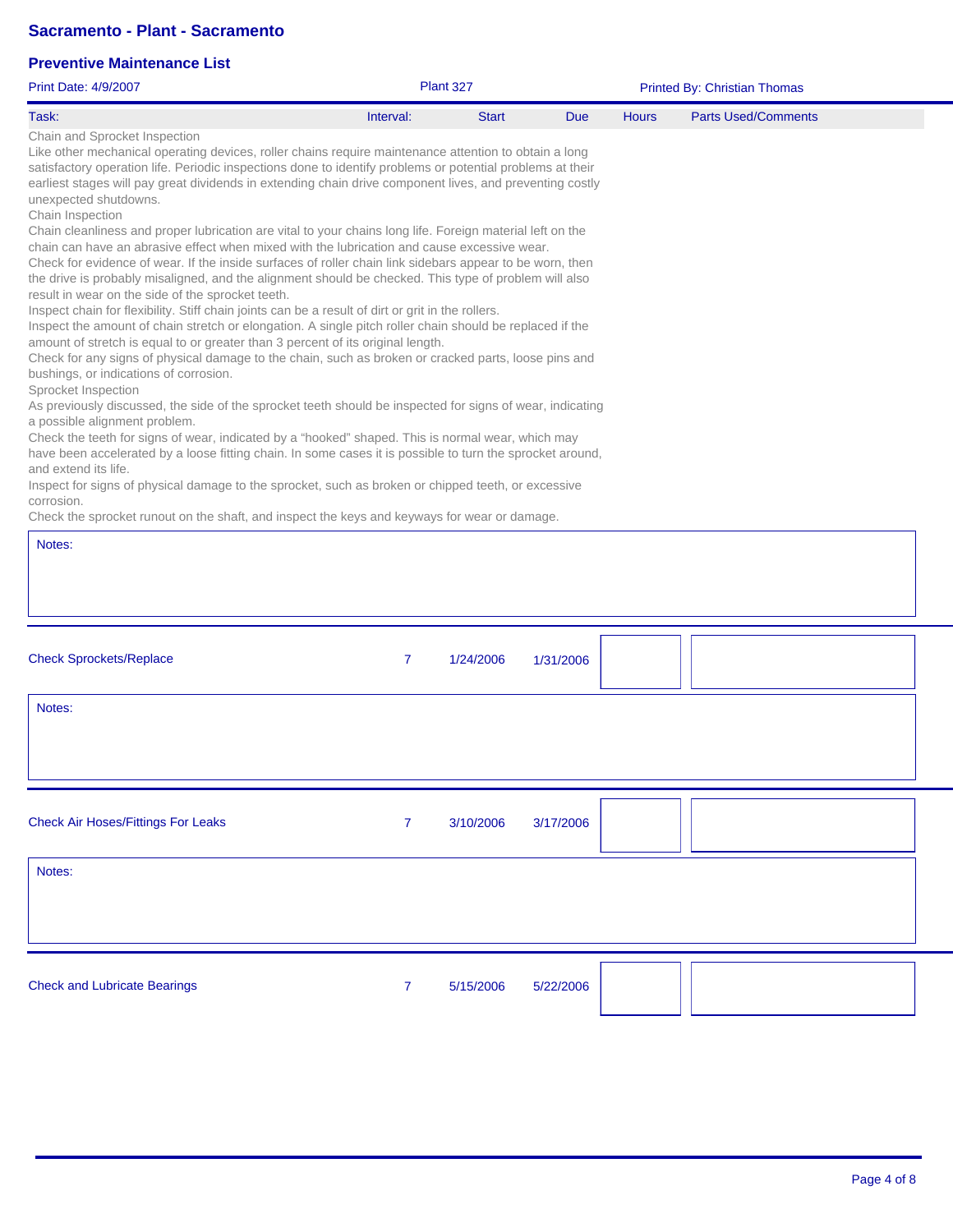#### **Preventive Maintenance List**

| <b>Print Date: 4/9/2007</b>                                                                                                            |           | <b>Plant 327</b> |            |              | <b>Printed By: Christian Thomas</b> |  |
|----------------------------------------------------------------------------------------------------------------------------------------|-----------|------------------|------------|--------------|-------------------------------------|--|
| Task:                                                                                                                                  | Interval: | <b>Start</b>     | <b>Due</b> | <b>Hours</b> | <b>Parts Used/Comments</b>          |  |
| Safety first, when working on any electrical equipment. All power must be turned                                                       |           |                  |            |              |                                     |  |
| off prior to any work being performed.                                                                                                 |           |                  |            |              |                                     |  |
| Reset night light timers.                                                                                                              |           |                  |            |              |                                     |  |
| Emergency generator should be tested weekly. Perform P.M. as necessary, i.e., check                                                    |           |                  |            |              |                                     |  |
| oil and water levels, batteries, etc.                                                                                                  |           |                  |            |              |                                     |  |
| Exit lights - replace glass and bulbs as needed.                                                                                       |           |                  |            |              |                                     |  |
| Light alarms - test weekly and perform P.M. as necessary. Change batteries, check                                                      |           |                  |            |              |                                     |  |
| bulbs, etc.                                                                                                                            |           |                  |            |              |                                     |  |
| Fuses - screw, plug, cartridge type: replace as needed.                                                                                |           |                  |            |              |                                     |  |
| Replace receptacles and switches (110 V only), doorbells, switch, outlet covers and                                                    |           |                  |            |              |                                     |  |
| plates as required.                                                                                                                    |           |                  |            |              |                                     |  |
| Replace ballast on light fixtures on 120 V or below.<br>Replace lamps as needed -roof lights, fluorescent, incandescent mercury vapor, |           |                  |            |              |                                     |  |
| halogen, standard and mogul base (interior exterior).                                                                                  |           |                  |            |              |                                     |  |
| Replace all sockets and clips on fixtures as needed.                                                                                   |           |                  |            |              |                                     |  |
| Replace light lenses and covers. Clean when necessary.                                                                                 |           |                  |            |              |                                     |  |
| Re-secure all communication devises; i.e., house phones, P.A. speakers, intercom,                                                      |           |                  |            |              |                                     |  |
| etc.                                                                                                                                   |           |                  |            |              |                                     |  |
| Reset and secure secondary and 120 V. A.C. clocks other than master clocks.                                                            |           |                  |            |              |                                     |  |
| Inspect the operation of school flashers (exterior of building) on a daily basis.                                                      |           |                  |            |              |                                     |  |
| Secure all electrical panel boxes and control boxes (safety issue).                                                                    |           |                  |            |              |                                     |  |
| Secure all electrical covers on gang boxes, circuit breaker covers, control covers, fire                                               |           |                  |            |              |                                     |  |
| eye control boxes, etc.                                                                                                                |           |                  |            |              |                                     |  |
|                                                                                                                                        |           |                  |            |              |                                     |  |
| Notes:                                                                                                                                 |           |                  |            |              |                                     |  |
|                                                                                                                                        |           |                  |            |              |                                     |  |
|                                                                                                                                        |           |                  |            |              |                                     |  |

| <b>Parts Description:</b> | Parts Number: | <b>Quantity Needed:</b> | Available: | Location:        |  |
|---------------------------|---------------|-------------------------|------------|------------------|--|
| <b>Roller Bearing</b>     | 6206          | $2$ ea                  | 99         | H <sub>8</sub> H |  |
|                           |               |                         |            |                  |  |
|                           |               |                         |            |                  |  |

Check Blower Oil Level 30 5/15/2006 6/14/2006

1. Identify and interpret engine concern; determine necessary action. P-1

2. Research applicable vehicle and service information, such as internal engine operation, vehicle service history, service precautions, and technical service bulletins. P-1

3. Locate and interpret vehicle and major component identification numbers (VIN, vehicle certification labels, and calibration decals). P-1

4. Inspect engine assembly for fuel, oil, coolant, and other leaks; determine necessary action. P-1

5. Diagnose engine noises and vibrations; determine necessary action. P-2

6. Diagnose the cause of excessive oil consumption, unusual engine exhaust color, odor, and sound; determine necessary action. P-2

7. Perform engine vacuum tests; determine necessary action. P-1

8. Perform cylinder power balance tests; determine necessary action. P-1

9. Perform cylinder compression tests; determine necessary action. P-1.

Notes: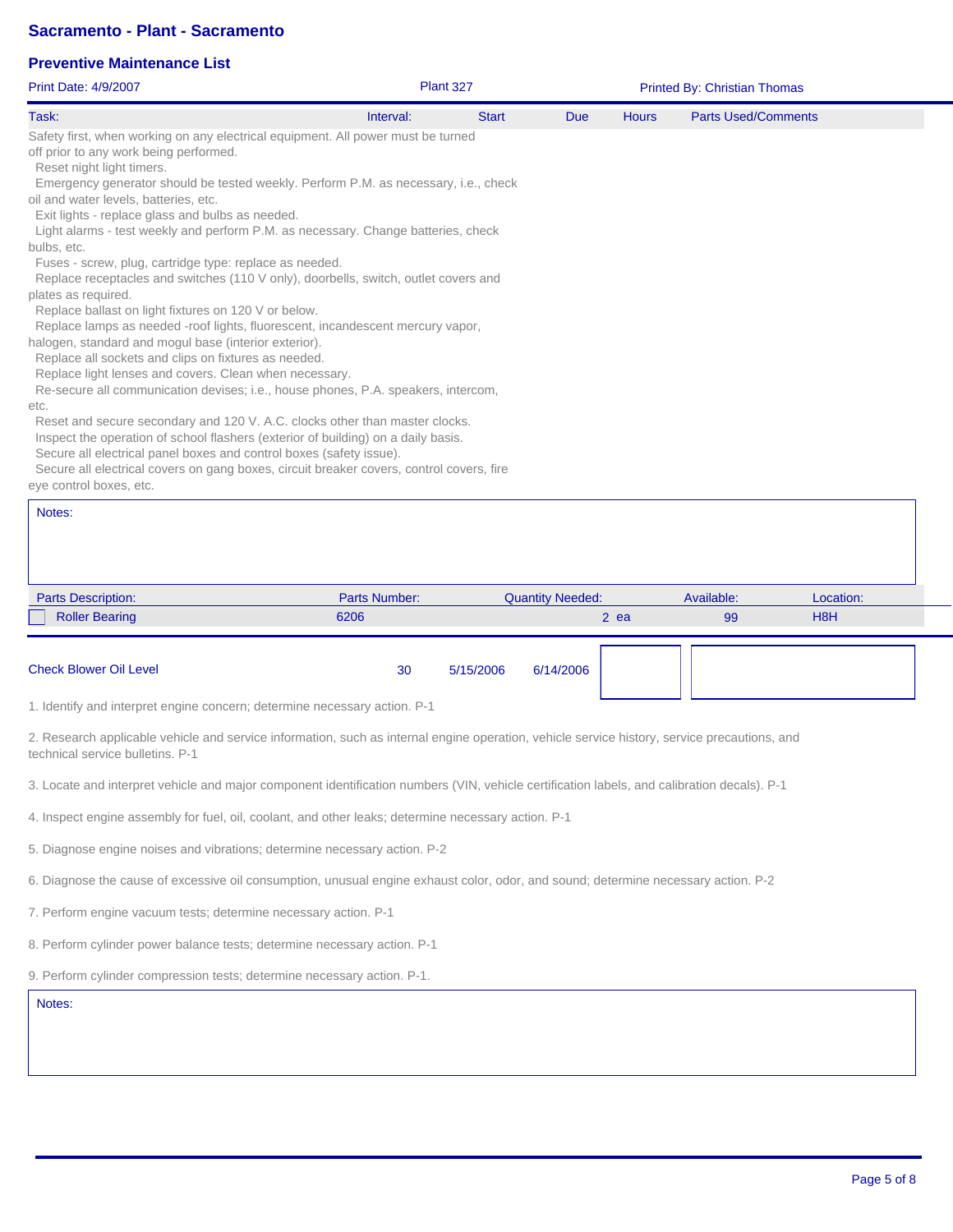| Print Date: 4/9/2007                                                                                                                                                                                                                                              |           | Plant 327<br>Printed By: Christian Thomas |            |              |                            |  |
|-------------------------------------------------------------------------------------------------------------------------------------------------------------------------------------------------------------------------------------------------------------------|-----------|-------------------------------------------|------------|--------------|----------------------------|--|
| Task:                                                                                                                                                                                                                                                             | Interval: | <b>Start</b>                              | <b>Due</b> | <b>Hours</b> | <b>Parts Used/Comments</b> |  |
| <b>Check and Oil Chains</b>                                                                                                                                                                                                                                       | 30        | 5/15/2006                                 | 6/14/2006  |              |                            |  |
| Notes:                                                                                                                                                                                                                                                            |           |                                           |            |              |                            |  |
|                                                                                                                                                                                                                                                                   |           |                                           |            |              |                            |  |
| Use Proper Tools For All Tasks: Safety Glasses,<br>Hard Hats, Steel Toe Boots, hearing Protection<br>Task F.02. Employ Proper Safety Procedures<br>For Lift Equipment, scaffolds, And Ladders:<br>Safety Belts, Guard Rails, Safe Operation Of Lift<br>Equipment. | 1,080     | 9/24/2004                                 | 9/9/2007   |              |                            |  |
| Notes:                                                                                                                                                                                                                                                            |           |                                           |            |              |                            |  |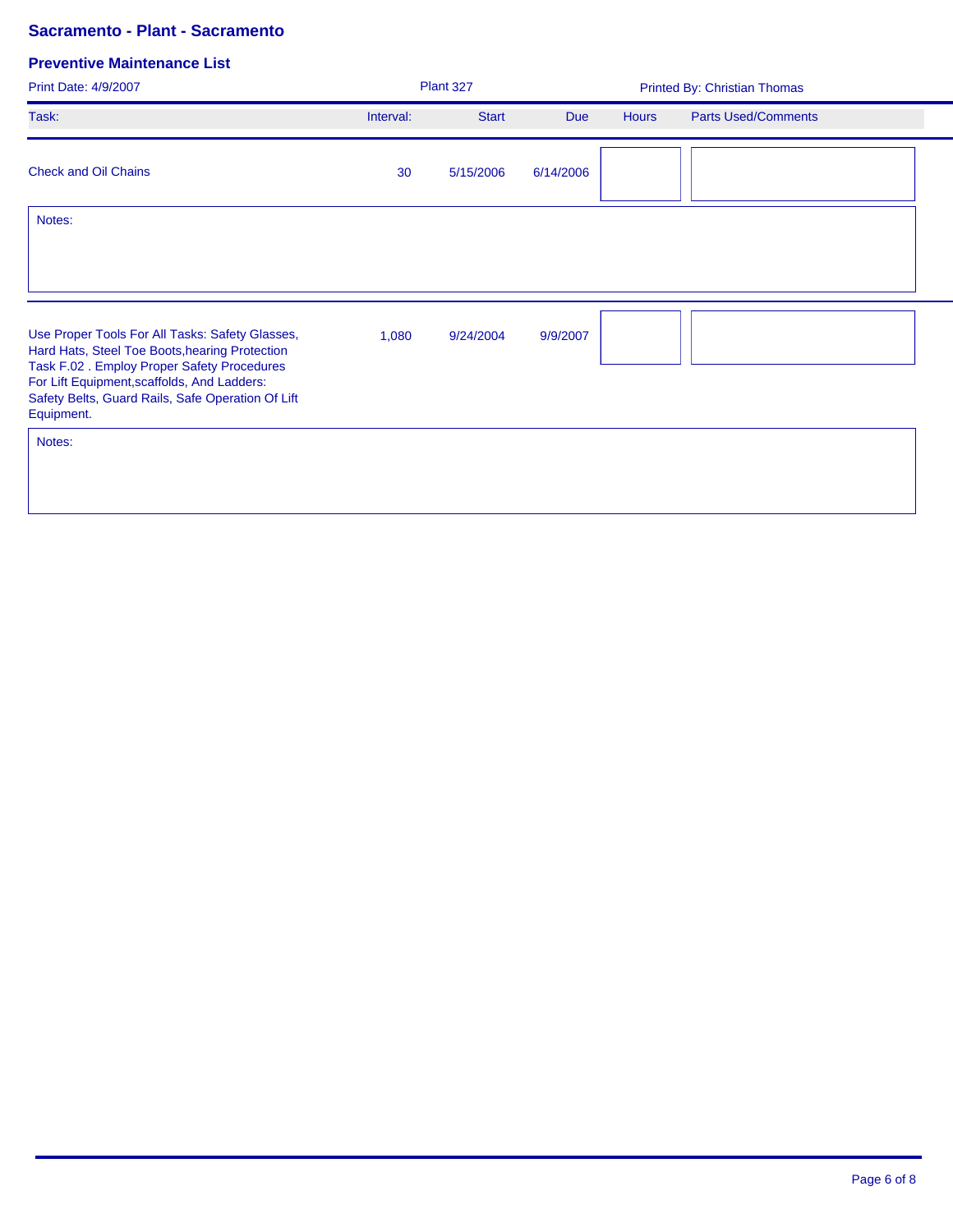| Print Date: 4/9/2007                                                                 |                  | Plant 327                          |                              |       | <b>Printed By: Christian Thomas</b> | <b>Parts Used/Comments</b><br>Location:<br>D <sub>5</sub> W<br>$6\phantom{a}$ |  |
|--------------------------------------------------------------------------------------|------------------|------------------------------------|------------------------------|-------|-------------------------------------|-------------------------------------------------------------------------------|--|
| Task:                                                                                | Interval:        | <b>Start</b>                       | Due                          | Hours |                                     |                                                                               |  |
| <b>Clarice Thomas</b>                                                                |                  |                                    | <b>Employee Number: 5320</b> |       |                                     |                                                                               |  |
| <b>Yeast Refrigeration Compressor #1</b><br>S/N: 6734569379<br><b>Location: Roof</b> |                  | Asset: 21347<br><b>Building: A</b> |                              |       |                                     |                                                                               |  |
| <b>Check Air Cylinder(s)</b>                                                         | $\overline{7}$   | 6/1/2003                           | 6/8/2003                     |       |                                     |                                                                               |  |
| Notes:                                                                               |                  |                                    |                              |       |                                     |                                                                               |  |
| <b>Parts Description:</b>                                                            | Parts Number:    |                                    | <b>Quantity Needed:</b>      |       | Available:                          |                                                                               |  |
| 1" Ball Valve                                                                        | 8BV-91           |                                    |                              | 1 pcs |                                     |                                                                               |  |
| <b>Check Air Solonoid</b>                                                            | $\overline{7}$   | 3/30/2005                          | 4/6/2005                     |       |                                     |                                                                               |  |
| Notes:                                                                               |                  |                                    |                              |       |                                     |                                                                               |  |
|                                                                                      |                  |                                    |                              |       |                                     |                                                                               |  |
| Fill Air Line Oiler(s)                                                               | $\boldsymbol{7}$ | 5/3/2005                           | 5/10/2005                    |       |                                     |                                                                               |  |
| Notes:                                                                               |                  |                                    |                              |       |                                     |                                                                               |  |
|                                                                                      |                  |                                    |                              |       |                                     |                                                                               |  |
| Drain Water Trap(s)                                                                  | $\boldsymbol{7}$ | 5/3/2005                           | 5/10/2005                    |       |                                     |                                                                               |  |
| Notes:                                                                               |                  |                                    |                              |       |                                     |                                                                               |  |
|                                                                                      |                  |                                    |                              |       |                                     |                                                                               |  |
| <b>Check Cylinder Clevis and Pin(s)</b>                                              | $\boldsymbol{7}$ | 1/24/2006                          | 1/31/2006                    |       |                                     |                                                                               |  |
| Notes:                                                                               |                  |                                    |                              |       |                                     |                                                                               |  |
|                                                                                      |                  |                                    |                              |       |                                     |                                                                               |  |
|                                                                                      |                  |                                    |                              |       |                                     |                                                                               |  |